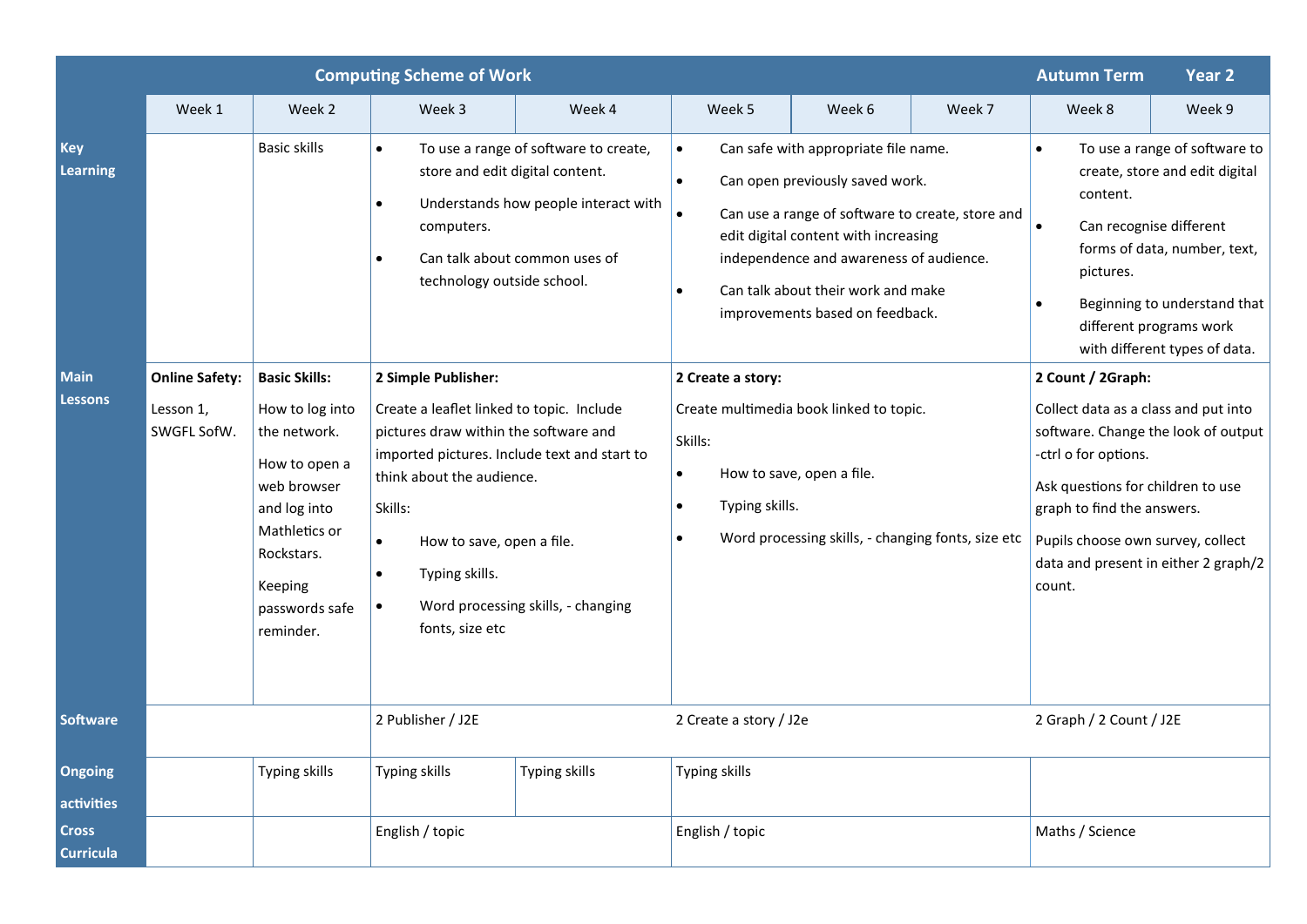| <b>Computing Scheme of Work</b><br><b>Spring Term</b> |                          |                                                                                                                                                                                                                                                                                                                                                             |                                                                                                                                                                                                                                                                                                                    |                                                                                                                                                                                                                                                                                                                |                                               |                                                                                                                                                                                                     |                                                                                                                                      |                          |
|-------------------------------------------------------|--------------------------|-------------------------------------------------------------------------------------------------------------------------------------------------------------------------------------------------------------------------------------------------------------------------------------------------------------------------------------------------------------|--------------------------------------------------------------------------------------------------------------------------------------------------------------------------------------------------------------------------------------------------------------------------------------------------------------------|----------------------------------------------------------------------------------------------------------------------------------------------------------------------------------------------------------------------------------------------------------------------------------------------------------------|-----------------------------------------------|-----------------------------------------------------------------------------------------------------------------------------------------------------------------------------------------------------|--------------------------------------------------------------------------------------------------------------------------------------|--------------------------|
|                                                       | Week 1                   | Week 2                                                                                                                                                                                                                                                                                                                                                      | Week 3                                                                                                                                                                                                                                                                                                             | Week 4                                                                                                                                                                                                                                                                                                         | Week 5                                        | Week 6                                                                                                                                                                                              | Week 7                                                                                                                               | Week 8                   |
| <b>Key Learning</b>                                   |                          | Pupils start to<br>$\bullet$<br>understand that<br>users can create<br>their own<br>programs.<br>Can create a<br>simple program to<br>move the ProBot<br>on a set course.<br>Pupils can talk<br>confidently about<br>inputs and<br>outputs.                                                                                                                 | Pupils are starting to<br>$\bullet$<br>use the correct<br>terminology,<br>algorithm, Debugging.<br>Can execute, check<br>$\bullet$<br>and change a<br>program.<br>$\bullet$<br>Understand that<br>programs execute by<br>following precise<br>instructions.                                                        | Is starting to use logical<br>$\bullet$<br>reasoning to predict the<br>behaviour of the car.<br>Can program the Probot with<br>$\bullet$<br>increasing confidence and a<br>number of steps before<br>pressing 'Go'.                                                                                            |                                               | To use a range of software with<br>$\bullet$<br>support to create, store and<br>edit digital content.<br>Recognise that digital content<br>$\bullet$<br>may be represented in different<br>formats. |                                                                                                                                      |                          |
| <b>Main Lessons</b>                                   | <b>Online Safety:</b>    | Probots:                                                                                                                                                                                                                                                                                                                                                    | Probots:                                                                                                                                                                                                                                                                                                           | <b>Probots:</b>                                                                                                                                                                                                                                                                                                |                                               | Art:                                                                                                                                                                                                | Art:                                                                                                                                 | <b>Online Safety:</b>    |
|                                                       | Lesson 2,<br>SWGFL SofW. | Show the class a car and<br>discuss inputs (The<br>keypad), outputs (The<br>motor, wheels). Discuss<br>sensors on the car and<br>whether they are inputs/<br>outputs (microphone,<br>front/back bumper,<br>light). Show how the car<br>moves in CM and can<br>turn in degrees. Show on<br>different surfaces,<br>discuss and problems.<br>Pupils have a go. | In small groups get the pupils<br>to estimate distances and try<br>to program the car to get as<br>close as possible to objects<br>without touching them.<br>Extend with right angle turns.<br>Make sure pupils know that if<br>they don't add numbers to<br>FD or turns it will move 30cm<br>and turn 90 degrees. | Play the car parking game. Requires a<br>large piece of card with basic roads<br>draw on. Pupils estimate distance and<br>turn to get the car to the parking spot.<br>Aim for them to write algorithm in<br>groups, program car and test. Debug<br>which part f the algorithm works and<br>which did not, why? |                                               | Create a picture as<br>part of your topic.<br>Demo how to use<br>the various tools-<br>shape, fill, line etc.<br>Demo how to<br>copy, paste. How<br>to create colours.                              | Create a picture<br>using the<br>symmetry tools.<br>How to save work<br>with an<br>appropriate title<br>and in the correct<br>place. | Lesson 3,<br>SWGFL SofW. |
| <b>Software</b>                                       | Probots-hardware         |                                                                                                                                                                                                                                                                                                                                                             |                                                                                                                                                                                                                                                                                                                    |                                                                                                                                                                                                                                                                                                                | Art Program such as Revelation Natural<br>Art |                                                                                                                                                                                                     |                                                                                                                                      |                          |